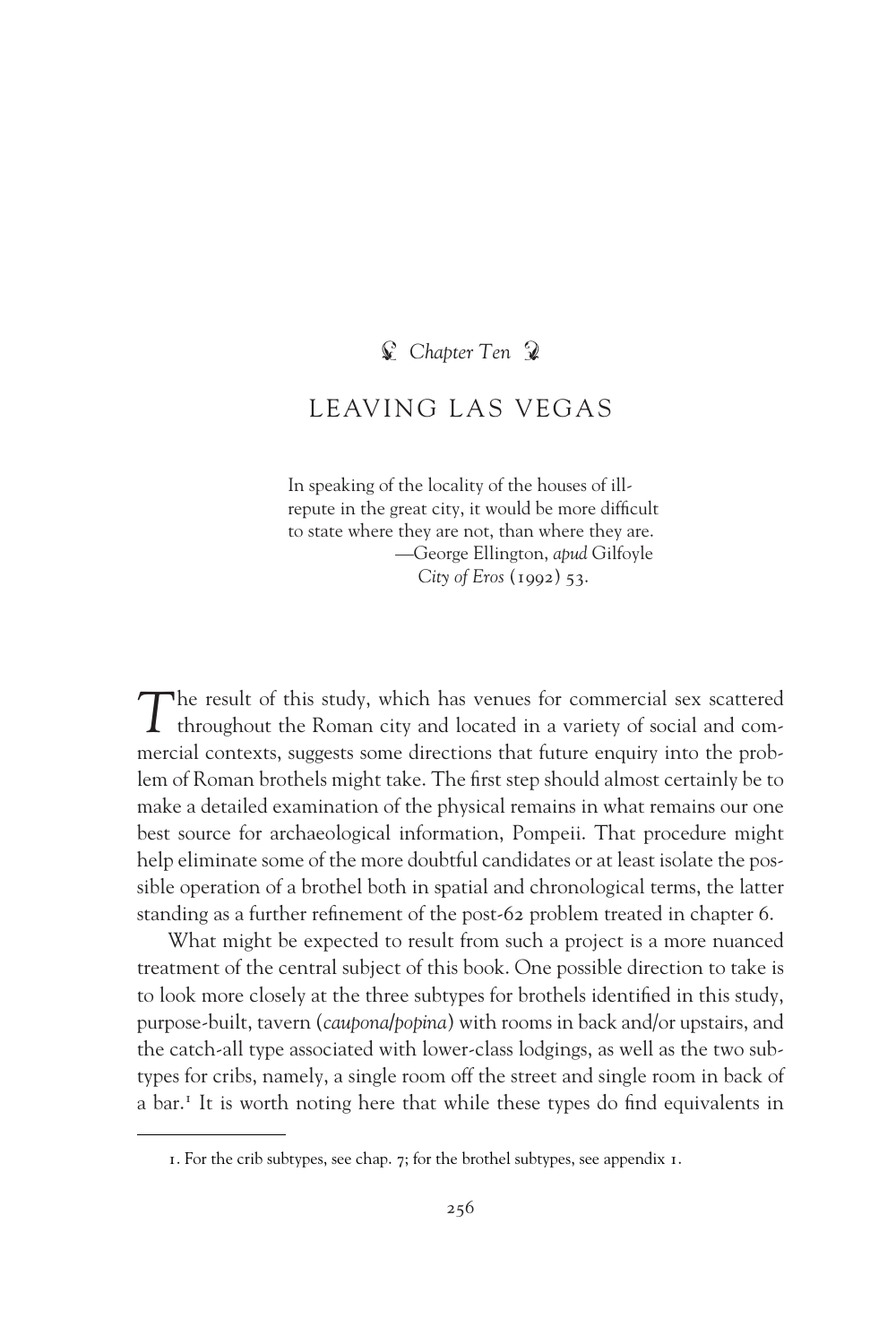other cultures they are far from universal, let alone inevitable. In medieval Germany, for example, the fundamental distinction scholars draw between brothel types is that between the municipal institution of the *Frauenhaus* and illegal (but often informally tolerated) venues.<sup>2</sup>

I am not very optimistic that we will be able to elaborate a typology of brothels beyond the tripartite scheme I have described above. We can imagine in theory a list of known or suspected brothels that could be analyzed to generate a set of necessary and sufficient conditions to identify brothels. There would have to be some core characteristics that function as the sine qua non of a Roman brothel, ideally based on a combination of written and material evidence. That this exercise in empirical method cannot without difficulty lead to a typology that is superior to the one we have is suggested first by the disjuncture between literary and archaeological evidence. It is more accurate perhaps to say that these two types of evidence are not so much discordant as mutually inadequate. It is naive to place too much faith in the ability of archaeologists to furnish definitive answers to all of our questions.<sup>3</sup> They are in no position to deliver more evidence than the sites preserve. What can we reasonably expect to turn up from establishments that have been more or less fully excavated? Graffiti, art, or masonry beds are hardly going to be found in sufficient numbers (indeed, one may question if any are going to be found at all) to allay our doubts about most possible brothel venues. More hope accrues to sites that have not been fully excavated, such as the one identified as no. 40 in the catalog (9.11.2–3). There are not many of these sites among the places already known to us, however.

Nevertheless, it must said that if social historians want to know much of value about Roman brothels they would be better advised to invest more time in investigating the material remains than in parsing the likes of Petronius and Juvenal, where the harvest is bound to be very lean indeed. Further obstacles to developing a satisfactory typology are the flaws indicated earlier in the criteria for identification, and the fact that Roman brothels, like those in other cultures, are often difficult to distinguish from lower-class housing stock in general. In this sense the present study confirms a point of central importance raised at the outset that the fit between social history and archaeology should be assumed to be neither easy nor straightforward.

One way perhaps to allay somewhat this pessimism about the further elab-

<sup>2.</sup> See Schuster, *Frauenhaus* (1992) 31–32.

<sup>3.</sup> On difficulties with the archaeological typology of Roman houses as viewed in light of the legal evidence, see Kunst, "Dach" (2000) 294.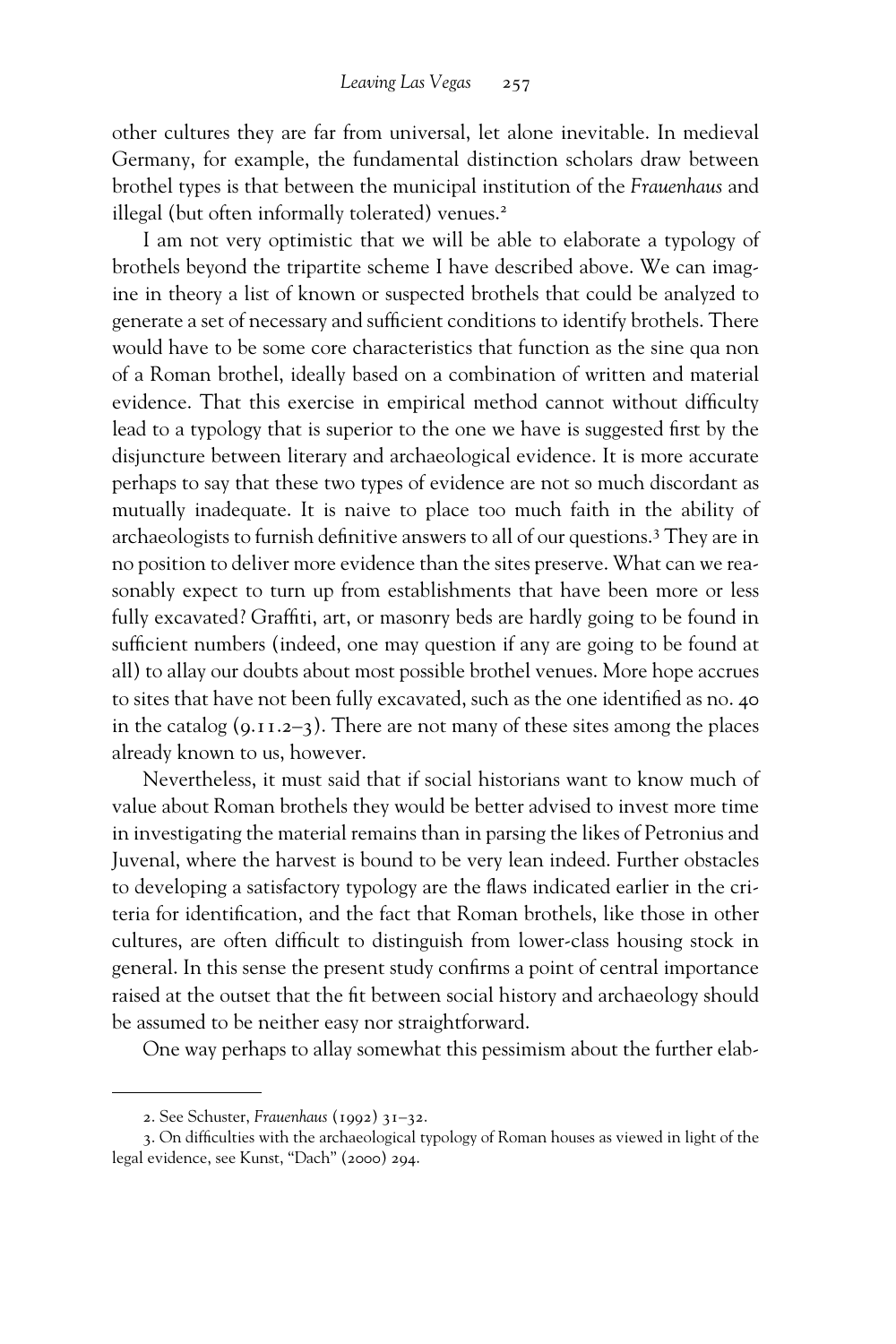oration of a typology of brothels is to examine what I would describe as "the problem of luxury." Decades ago James Packer's studies of what he termed "middle and lower class housing" in Pompeii and Herculaneum and Pompeian inns yielded the important result that some of these places sported relatively luxurious features such as "*oeci, tablina, triclinia, alae, viridaria* or light-well courts" as well as wall paintings, at times of very high quality.4 Rosanne Gulino found that over one-half of the taverns in her study-sample from *Regio* 1 had wall paintings.5 In other words, the taverns shared certain decorative aspects with the aristocratic *domus.* Andrew Wallace-Hadrill, building on the work of Packer and Paul Zanker, advanced our knowledge by showing how Romans living in some relatively modest houses at Pompeii attempted to emulate the material lifestyle of the upper classes.<sup>6</sup> More recently, Mark Grahame has examined the houses in *Regio* 6 from the perspective of the courtyard, concluding that this was an elite architectural form, its size and numbers suggestive of power and status.7

These results help confirm the argument made in chapter 8 that the presence of high-quality painting and similar "luxurious" appointments in an establishment do not mean that it was not a hotel or brothel. To be clear, the evidence suggests that while the social prejudice against members of the elite setting foot in brothels was not adequate to prevent this from ever occurring, it seems unlikely that this happened often enough to influence the choice of decor.8 Even a very modest locale such as the Purpose-Built Brothel might feature touches of luxury, there seen in the erotic wall paintings, as a means of appealing to a lower-status clientele. It seems possible then to look for the presence of such criteria, including the content and quality of the wall paintings, as a means of ranking brothels, not in the vain and self-contradictory search for an upper-class brothel, but as a means of advancing our understanding of what appealed to the sub-elite, particularly

<sup>4.</sup> The first four items on the list can be described as various kinds of reception areas (*triclinia* have a particular function as dining rooms), while *viridaria* are interior gardens: Packer, "Middle and Lower Class Housing" (1975) 141–42; Packer, "Inns at Pompeii" (1978) 44–49.

<sup>5.</sup> Gulino, *Implications* (1987) 95.

<sup>6.</sup> Wallace-Hadrill, *Houses and Society* (1994) esp. 169–74, a book that draws upon Wallace-Hadrill's own published work in the form of articles.

<sup>7.</sup> Grahame, "Material Culture" (1998) esp. 171.

<sup>8.</sup> The same point holds for *popinae* and, in a certain sense, for hotels as well. Baths are perhaps a different case; suffice it to say that whatever the numbers of elite visitors, commercial success must have depended on the decor's appeal to a broader public: see Scarano Ussani, "*Lenocinium*" (2000) 259 n. 40, 260 (261) n. 75.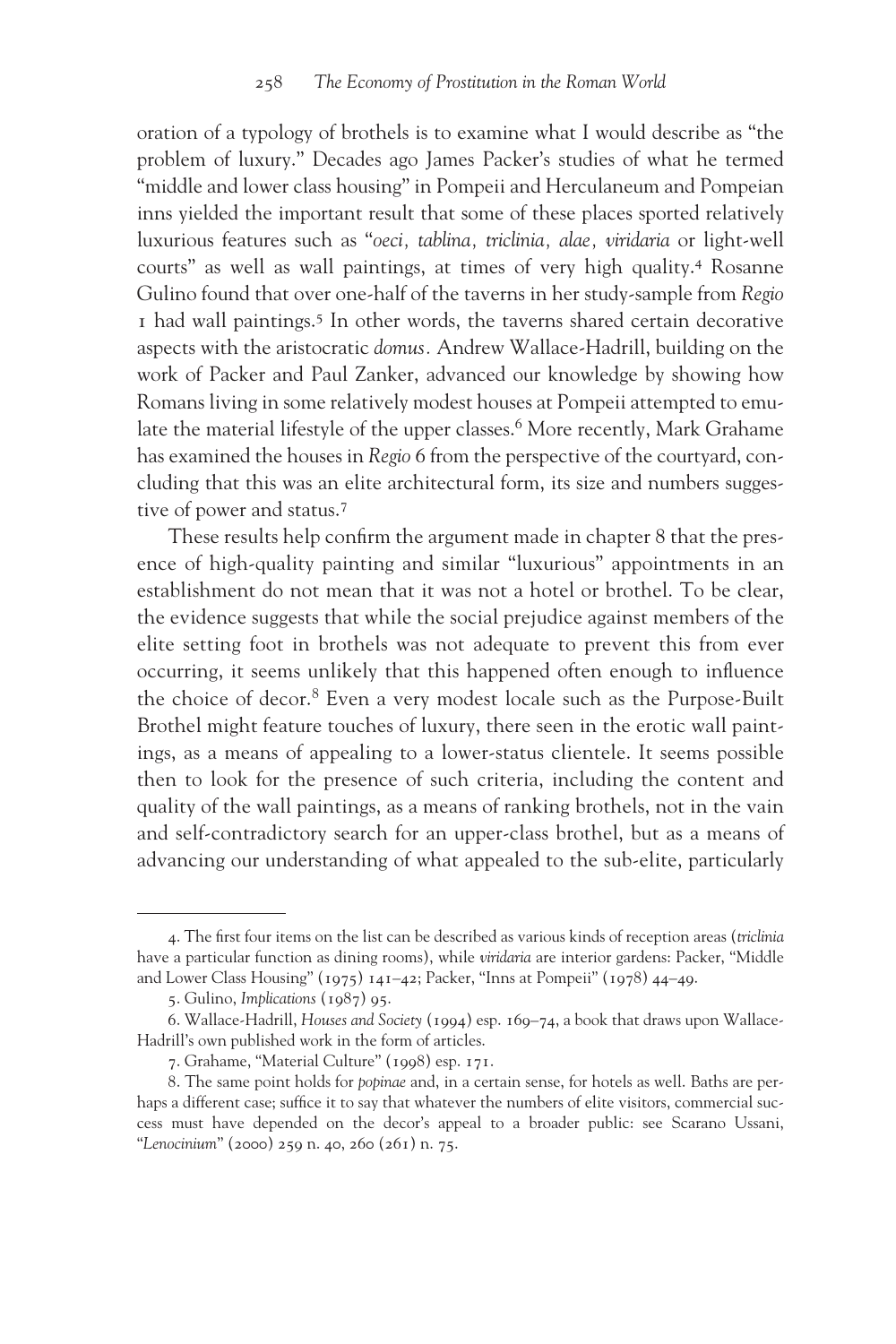as travelers.9 *Luxuria popinalis* was an oxymoron for members of the upper classes, but part of the lived experience of many of those lower down on the social scale.<sup>10</sup>

One criterion to advance toward this end of enhancing our typology of brothels is the garden. Wilhelmina Jashemski documents the presence of gardens, often found with courtyards, in a number of places identified as possible brothels in the catalog provided in appendix 1. These gardens differ from each other of course in their size, number, and appointments. I include this information in the hope that it might prove useful, along with other evidence of "luxury," in elaborating a typology of brothels.11 Worth noting is that in the *Copa* attributed to Vergil, the tavern, which evidently is also a brothel, sports a garden along with other refinements the pretensions of which are mocked from the perspective of the (we may assume) upper-class author.12

Another kind of evidence concerns not just the typology of brothels, but the question of identification itself. If, as seems likely, brothels and related businesses tend to cluster together,<sup>13</sup> it might be possible to elevate location to the status of a criterion for identifying brothels. Location would not have to be a necessary or sufficient condition of brothel-identification, but simply a leading indicator.14 In a pioneering and sadly neglected study of taverns in *Regio* 1, Rosanne Gulino found that a primary factor in their location was "nearness to a major thoroughfare": the majority of those found on side streets were at street corners.<sup>15</sup> Like brothels (which some of them might have been in fact), they tended to cluster together but were also located next door to a variety of public and private buildings.16 Not surprisingly, from an economic perspec-

<sup>9.</sup> The essays in Adams and Laurence, *Travel and Geography* (2001) suggest members of this broad sector of society did a great deal more traveling than was previously thought.

<sup>10.</sup> See Apul. *Met.* 8.1.

<sup>11.</sup> Painting may help differentiate some establishments, especially those that lack gardens, though in most cases we would expect the criteria to coincide with each other. Grahame, "Material Culture" (1998) 171, finds that the noncourtyard houses in *Regio* 6 show a layout that is "almost random." The same is true of many brothels.

<sup>12.</sup> See Goodyear, "*Copa*" (1977) 119–20, 124, 125, 127 (brothel); Franzoi, *Copa* (1988) 64, 67, 71, 72, 90; Rosivach, "Sociology" (1996) 608–12.

<sup>13.</sup> In the same way shops are concentrated in certain areas: Gassner, *Kaufläden* (1986) 84, 88.

<sup>14.</sup> For informal clustering of brothels in modern Nevada, see Symanski, "Prostitution in Nevada" (1974) 365.

<sup>15.</sup> Gulino, *Implications* (1987) 89–90, 147 (a doctoral dissertation, which accounts presumably for its neglect). See also the rationale offered by Gassner, *Kaufläden* (1986) 52, for the location of different types of shops on side and main streets.

<sup>16.</sup> Gulino, *Implications* (1987) 90–93, 147.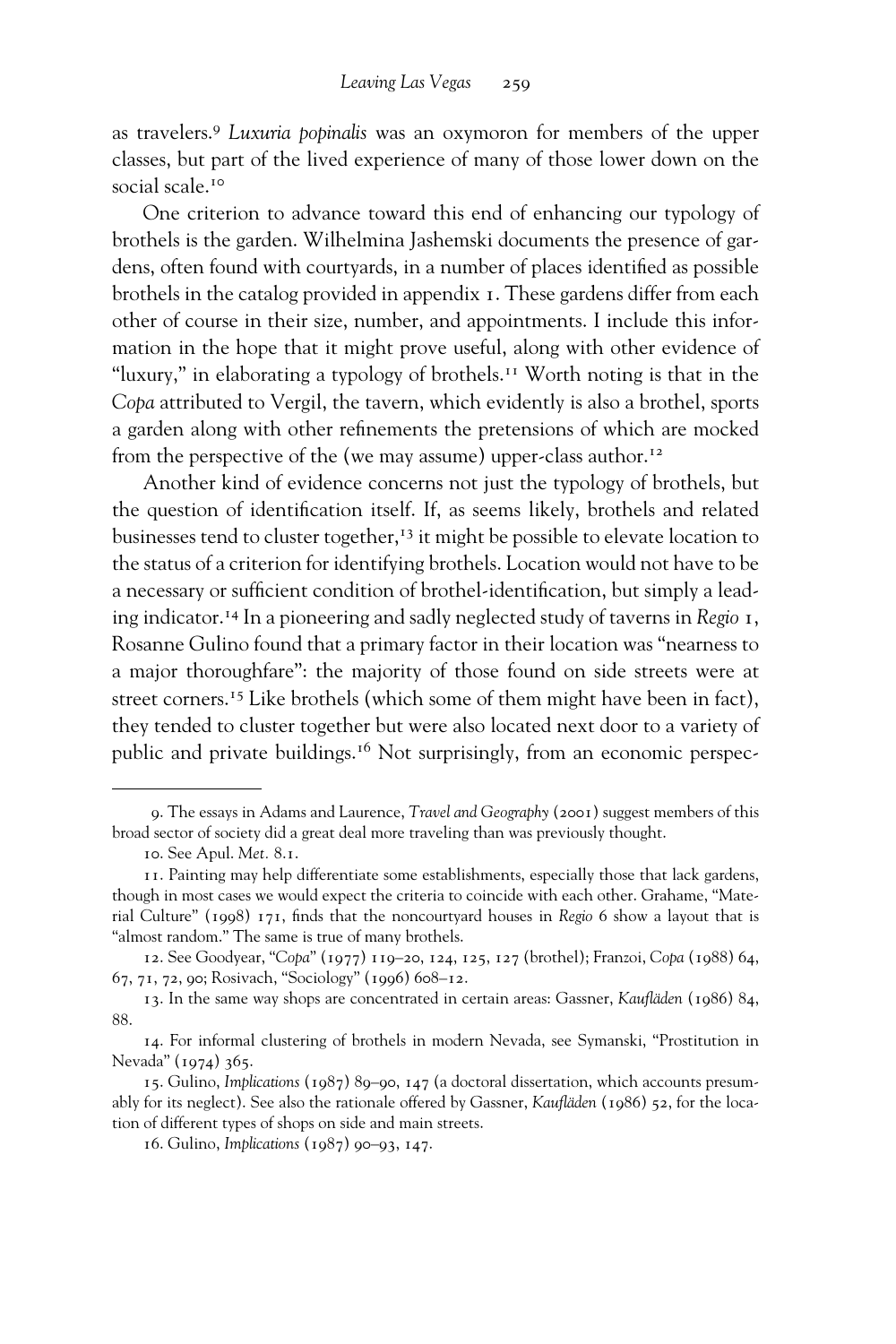tive, larger restaurants (over four rooms each) were more likely to be on side streets and smaller ones, on the main streets.<sup>17</sup> It might be feasible to employ information of this kind to locate, again in Pompeii, miniversions of the "Eros Center" surrounding the Purpose-Built Brothel in *Regio* 7 and its evident rivals in *Regio* 1 stretching from the *Porta Stabiana* to the *Insula del Menandro,*<sup>18</sup> and in *Regio* 7 at *Insula* 13. These were districts capable of catering to a variety of needs and desires associated with the sale of sex.

A further welcome step would be the refinement of knowledge about the way in which brothels were linked to private houses. We already know that many *domus* in Pompeii were surrounded by businesses that appear to have been owned by the proprietors of these houses.19 No evidence exists that these proprietors were concerned that the presence of brothels would lower property values, a familiar refrain from modern contexts.<sup>20</sup> If anything, the reverse was true. A brothel might add value to an aristocratic *domus,* at least for some members of the elite.

How many of the businesses flanking the *domus* were brothels? Were commercial interests in the urban context typically geographically contiguous, or were they in important ways dispersed, as was the case for agricultural properties in the countryside?<sup>21</sup> What can we say about the status of the proprietor, even if his or her identity remains unknown? Was a brothel owner likely to be a big fish or small fry among the elite? $22$ 

<sup>17.</sup> Gulino, *Implications* (1987) 135, 142. See also the distribution of the space between doorways as illustrated by Laurence, *Roman Pompeii* (1994) 92–93. Gulino finds in her sample that erotic graffiti, as well as other graffiti of a personal nature, are more likely to appear in the larger establishments on side streets (138, 140), a fact that may, unfortunately, be ascribed to less careful excavation along the main streets  $(141)$ .

<sup>18.</sup> For a similar suggestion regarding the latter, see Evans, *War* (1991) 135. "Eros Center" is not meant here in the precise sense of the present-day model found in Germany, whose like is difficult in fact to locate in historical contexts: Schuster, *Frauenhaus* (1992) 71. We might attempt to determine whether such pockets of prostitution were simply a feature of impoverished neighborhoods or stood apart as elements of a district or districts devoted to the leisure economy and entertainment. For these two models, see Gilfoyle, *City of Eros* (1992) 119–20. Both might have been present in Pompeii, perhaps in different areas of the city.

<sup>19.</sup> Kleberg, *Hôtels* (1957) 78–80; Raper, "Analysis of the Urban Structure" (1977) 193, 196, 202, 204, 207 (a sign of urban pathology!); Gassner, *Kau݊den* (1986) 12–13, 51, 61, 73, 74, 84, 96; Jongman, *Economy* (1988) 178–79, 214, 271; Parkins, "Consumer City" (1997) 102–7. On the economic role of the Roman house, see now Kunst, "Dach" (2000).

<sup>20.</sup> See Best, *Controlling Vice* (1998) 93.

<sup>21.</sup> On the latter, see the discussion of Mediterranean "latifundism" in Horden and Purcell, *Corrupting Sea* (2000) 282–83.

<sup>22.</sup> In the course of the Bacchanalia scandal in 186 b.c., the prostitute and star witness Faecenia Hispala was given refuge in a *cenaculum* located above the house of the mother-in-law of the consul Sp. Postumius. This only occurred, however, after the separate street entrance was blocked and a new one created that went through the house itself: Liv. 39.14.2–3. Security concerns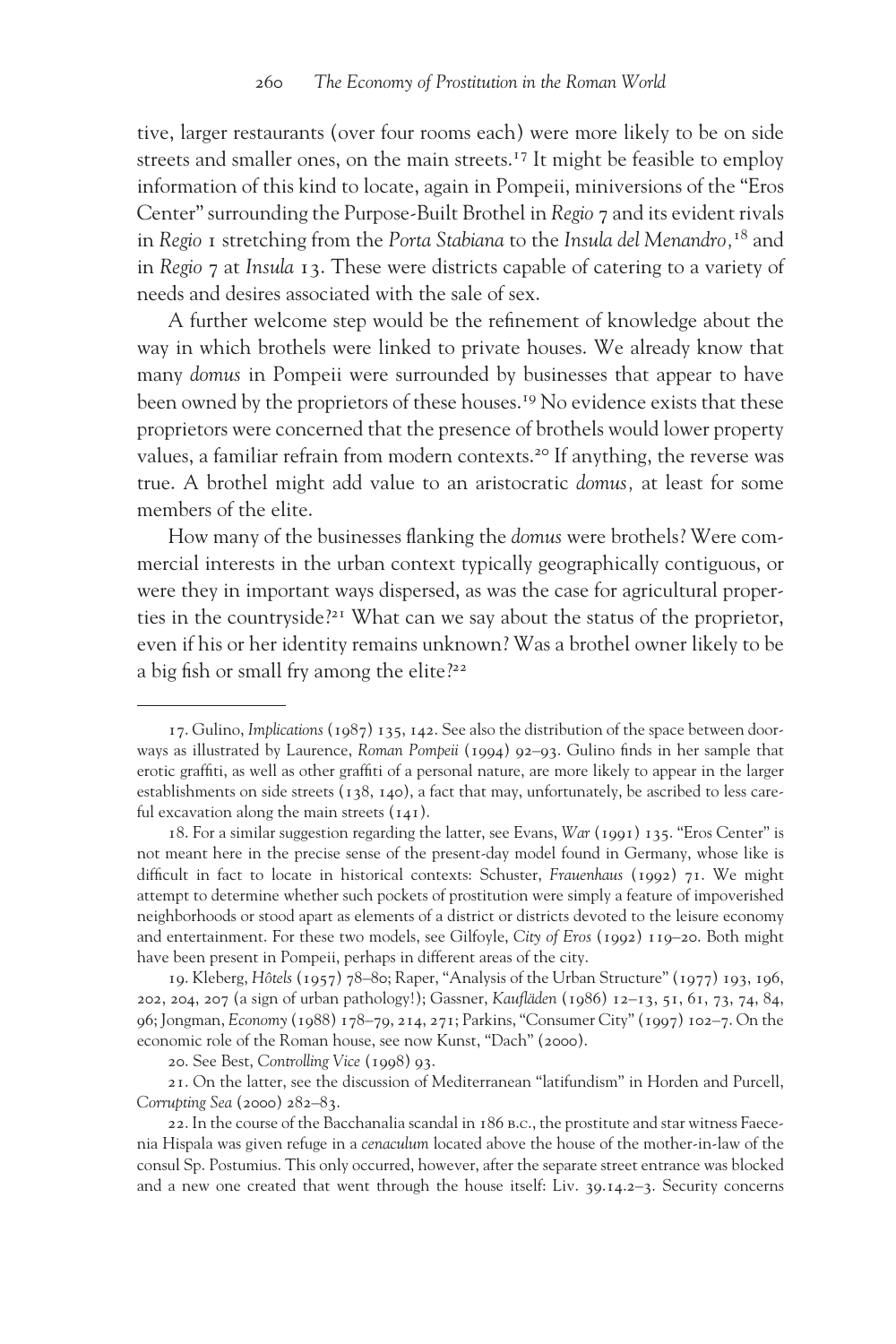Whatever the final answers to these questions, a few tentative conclusions may be offered here. Considerations of profit dictated the number and location of brothels in Pompeii and in other Roman cities, so that we would expect any patterns that emerge to exemplify the results of a loose and informal practice of "commercial zoning" rather than of a top-down, officially imposed "moral geography."23 The loose and informal aspect of this zoning must be stressed. Before the McDonald's corporation and others raised the practice of business-location to a demographic science, the selection of retail venues in the twentieth-century United States tended to be more passive than active in nature.<sup>24</sup> This is not, however, to exaggerate the usefulness of geography in defining communities of deviance.<sup>25</sup>

In light of the broad definition of public policy adopted in chapter 5, it is clear that this commercial zoning qualifies as an example of a public policy, though there is no evidence that it was ever formally enacted as such.26 The truth of a basic premise held by those who have advocated a theory of zoning has been vindicated, namely that "markets for prostitution in any political jurisdiction are shaped by the super-structure of laws and enforcement."<sup>27</sup> From a constructionist perspective, I point out that such a policy was hardly inevitable. What is disturbing to a feminist is the reflection that this policy is likely to have been on its own terms successful.

Here the "fit" between elite perceptions and official policy was chillingly close from a modern perspective. For the Romans, prostitution, like marriage, but unlike adultery, was a form of licit sexuality. The prospects for outright repression, or even stringent regulation, of commercial sex are therefore not very good for Rome. Though no unitary policy existed on the subject, we can identify at least two important trends in play, tolerance and degradation.<sup>28</sup> The absence of a program of moral zoning served both ends by helping to ensure the ready accessibility and the open humiliation of prostitutes. Ideology is at the root of both trends in policy in the sense that they reconcile a

25. See Prus and Irini, *Hookers* (1980) 259.

appear paramount in this context, but might there have been a sensitivity over propriety as well? I thank Anise Strong for calling this evidence to my attention. The questions raised in this paragraph are important for more than just the business of venal sex: see Mouritsen, "Roman Freedmen" (2001) 11.

<sup>23.</sup> Cf. the conclusions of Pirson, *Mietwohnungen* (1999) 164, over the distribution of *tabernae* in Pompeii.

<sup>24.</sup> See Heyl, *Madam* (1979) 91.

<sup>26.</sup> We may compare this with the vote by the Tombstone (Ariz. Territory) city council in 1882 to abolish all restrictions on the location of brothels in that town, a measure motivated by a desire to promote economic development: Butler, *Daughters of Joy* (1985) 78.

<sup>27.</sup> Reynolds, *Economics of Prostitution* (1986) 7.

<sup>28.</sup> See McGinn, *Prostitution, Sexuality, and the Law* (1998) chap. 10.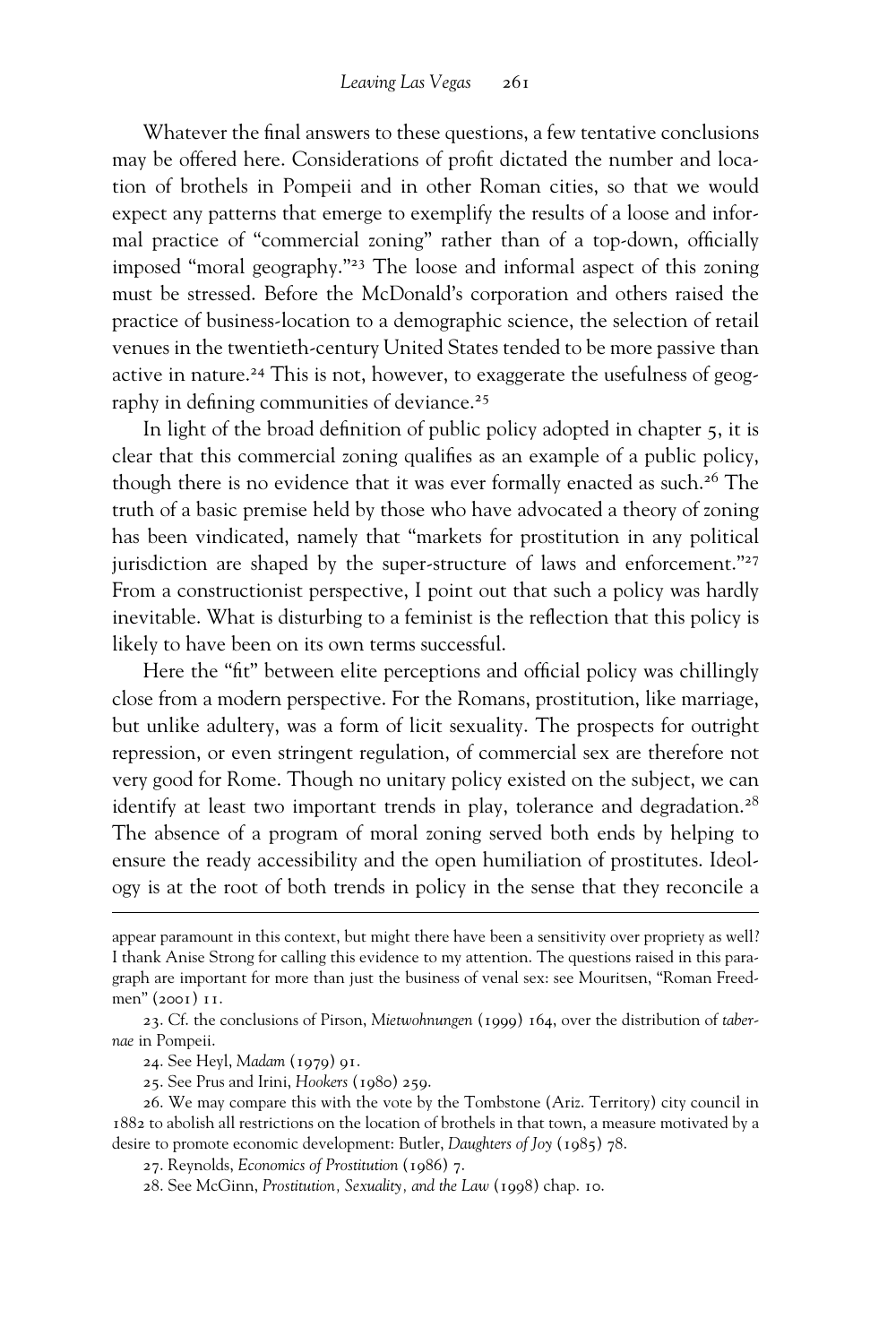strongly entrenched sense of social and moral hierarchy with the implications of the fact, that on a very basic level, for the Romans the business of prostitution was indeed business. In order to accomplish these twin goals, the Romans did not shrink from eroticizing—actually or at least potentially—the atmospherics of the Roman city.29

Roman ideas about articulating and enforcing a public morality must seem strange to us, though they need not be unintelligible or conceived of as a straightforward reflection of our own concerns. Social policy allowed, if it did not outright encourage, prostitutes to participate in the popular cultural tradition of public exhibitionism.30 The sum of their weird marginality was to stand as outcasts openly for all to see in the urban center. In a similar way, the various legal rules designed for them, especially the civic and legal disabilities inflicted upon free prostitutes, had the paradoxical effect of binding them to the category of the most debased Romans while integrating them into the deep structure of the polity.

The point just made about public policy is of great importance, because it reveals something fundamental about the Roman practice of prostitution, and that is precisely its deeply exploitative nature. It is not that prostitution cannot, or should not, be regarded as inherently exploitative, but that the variant of it practiced by the Romans was extremely so,<sup>31</sup> a fact which helps establish its significance in historical and cultural terms. The connection recently established between explicit representations of lovemaking and venues of prostitution helps underscore this point. It suggests that the radical feminists are right, after all, in equating pornography with prostitution, and that this equation has a long history in fact if not also in theory.32 The popularity of such representations among the Romans stands as an index of how comfortable they were with such a high level of exploitation. Prostitution, or at any rate the idea of it, was never far to seek in the ancient Roman city.

<sup>29.</sup> See the valuable observations of Kellum, "Spectacle" (1999) 292.

<sup>30.</sup> See Kellum, "Spectacle" (1999) 287.

<sup>31.</sup> No author to my mind brings out this aspect of Roman prostitution as effectively as Flemming, "*Quae Corpore*" (1999). See also Scarano Ussani, "Alle terme" (2001/2002).

<sup>32.</sup> See Jeffreys, *Idea of Prostitution* (1997) 231–36, esp. (at 232): "Pornography and prostitution are indivisible too, because pornography is the representation of prostitution"; Sullivan, *Politics of Sex* (1997) 4, 133. For a valuable sociological perspective, see Prus and Irini, *Hookers* (1980) 94. Still essential is Kappeler, *Pornography of Representation* (1986) esp. 153–58. Classicists will be as sensitive as Kappeler is to the etymology of "pornography" in this context above all. It is worth asking to what extent the identification of the representation of commercial sex with its practice encouraged in the popular mind an identification of actresses with prostitutes: cf. Edwards, "Unspeakable Professions" (1997).